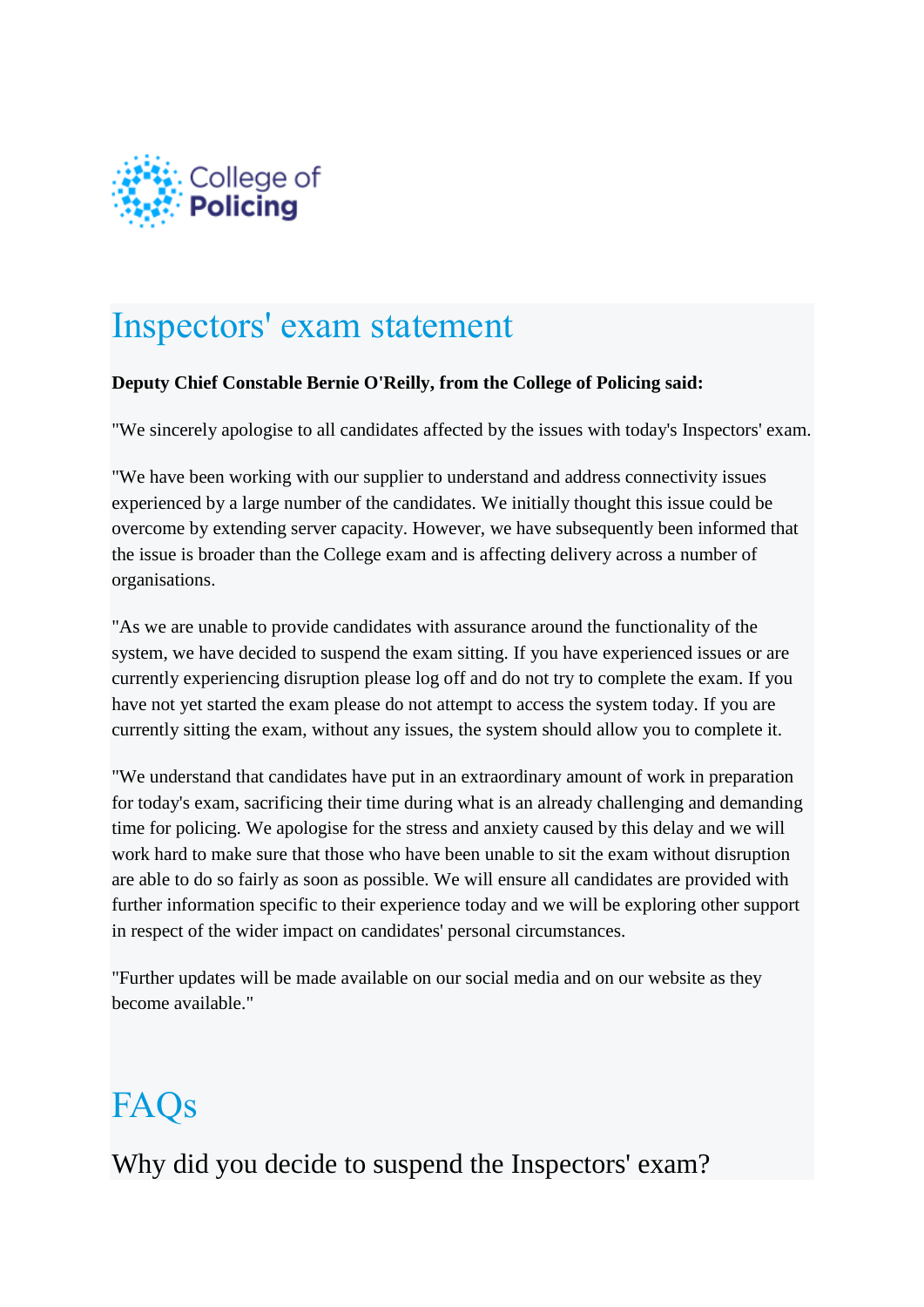The Inspectors' NPPF Step Two Legal Examination was scheduled to take place between 0800 and 2000 on the 13<sup>th</sup> October 2020. We opened the exam to candidates at 0800 and just after 1000, we were made aware that a significant number of candidates were encountering technical issues accessing the exam. This included many candidates encountering extremely slow functionality and questions taking a significant time to buffer.

As soon as we were alerted to the issues, we worked with our exam platform supplier, PSI, to understand and address the issues experienced by candidates. Our supplier initially thought this issue could be overcome by extending the platform server capacity and that the exam could continue as planned. However, we were subsequently informed that there was a wider issue, which was not specific to the College exam and was affecting exam delivery across a number of organisations, including exams being run across the Civil Service.

Despite assurances, we were unable to be fully confident that candidates would not continue to be adversely affected. Due to the impact on colleagues, we took the decision to suspend the exam sitting. We apologise for the stress and anxiety caused by this and are working hard to minimise further impact on colleagues.

#### What happens now…?

We are attempting to reduce further impact on candidates as much as possible. There are different scenarios based on the candidate's level of completion. See **this [PDF diagram](https://www.college.police.uk/What-we-do/Development/Promotion/Documents/Exams-scenarios.pdf)** for further details.

#### I have managed to complete the exam, when will I get my result?

We recognise that some candidates were able to complete the exam despite the adverse conditions. All sufficiently completed exams will be marked and results reviewed by the debrief panel in the normal way. We intend to accelerate this process in order to advise candidates of the outcome early next week (w/c  $19<sup>th</sup>$  October).

Colleagues who completed the exam but who have not passed will have the option to sit the examination again when it is rescheduled in the coming weeks.

### I didn't complete the exam, what does this mean for me?

For those candidates who managed to log out of the system, all progress up to that point will have been saved.

We will mark the exams of all candidates who partially completed the exam and answered enough questions to make it possible to pass. On ratification of the results, if you have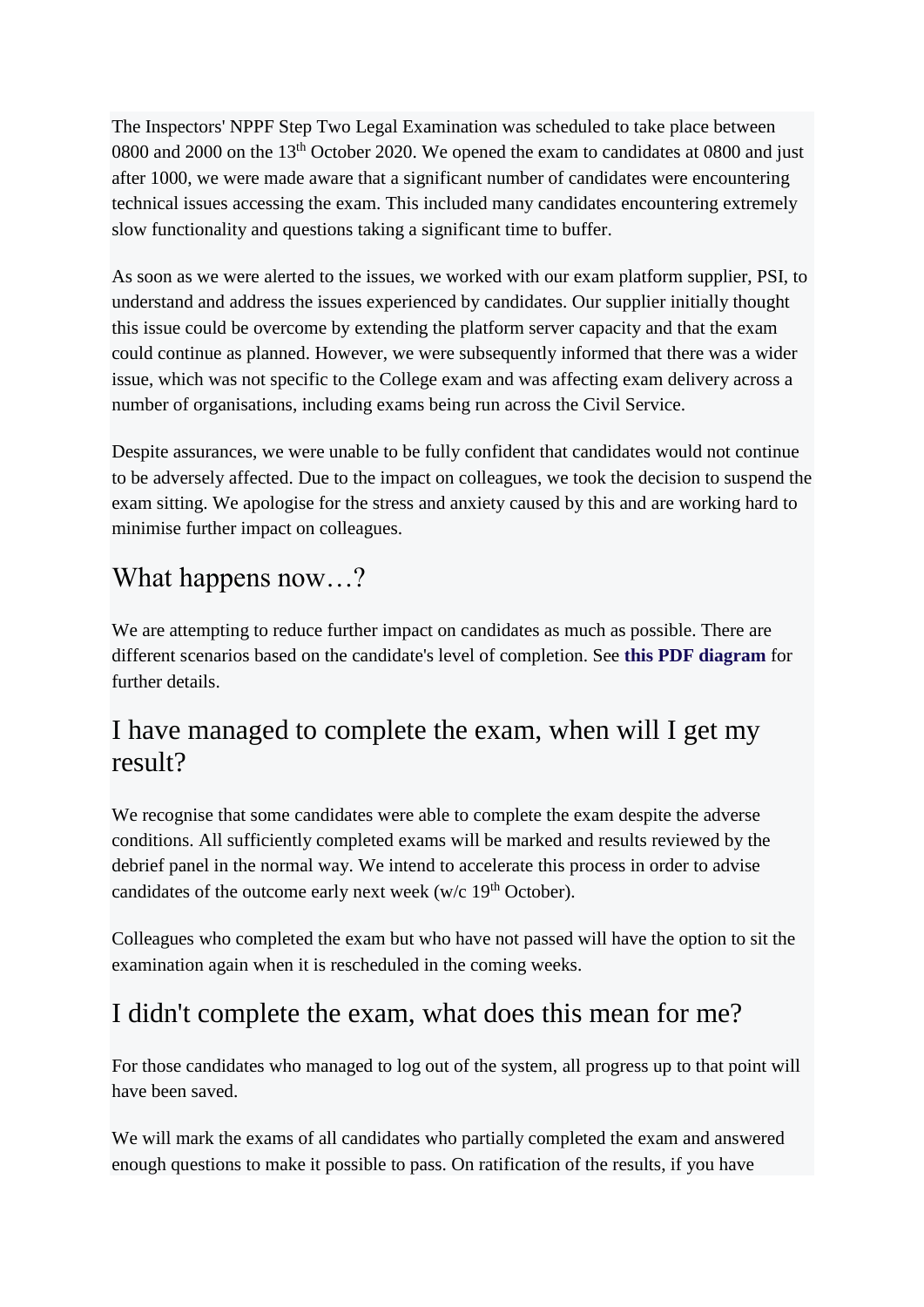completed a sufficient amount of the exam successfully to pass, you will not need to continue with your exam or redo it.

If you were unable to complete the examination sufficiently, you will be able to continue to sit the exam once it is rescheduled. Alternatively, you will be able to restart the exam from the beginning if you prefer.

Once you have completed the exam fully, if you are unsuccessful, you will also get the option to redo the exam again in a second round of rescheduled exams in the coming weeks.

### Can I start the rescheduled exam from the point I finished?

Yes, if you logged out during the exam the system will have captured your question number and time and you will be able to log-on and, if you wish, you will be able to resume your exam at that point on the rescheduled date.

#### I didn't start the exam, what does this mean for me?

You will be able to sit the exam when it is rescheduled. If you are unsuccessful in this attempt, you will also have the option to sit the examination again in a second round of rescheduled exams in the coming weeks.

#### When will the Inspectors' exam be rescheduled?

We recognise the urgency of rescheduling the exam to avoid any loss of knowledge or further disruption. We are working with our supplier and forces to identify a range of suitable dates in the coming weeks. We will be offering a number of dates to allow candidates options to fit the rescheduled exam around work and other commitments.

We are intending to confirm these dates early next week ( $w/c$  19<sup>th</sup> October).

#### Can anyone attend the rescheduled exam?

Only candidates who were registered for the Inspectors' NPPF Step Two Legal Examination scheduled for Tuesday the 13th October 2020 will be eligible to sit on the rescheduled dates.

#### I've spent money to prepare for the Inspectors' exam, will the College reimburse me for this?

We understand that candidates have put in an extraordinary amount of work in preparation for the exam and will have unique and individual considerations that the suspension of the exam will have caused.